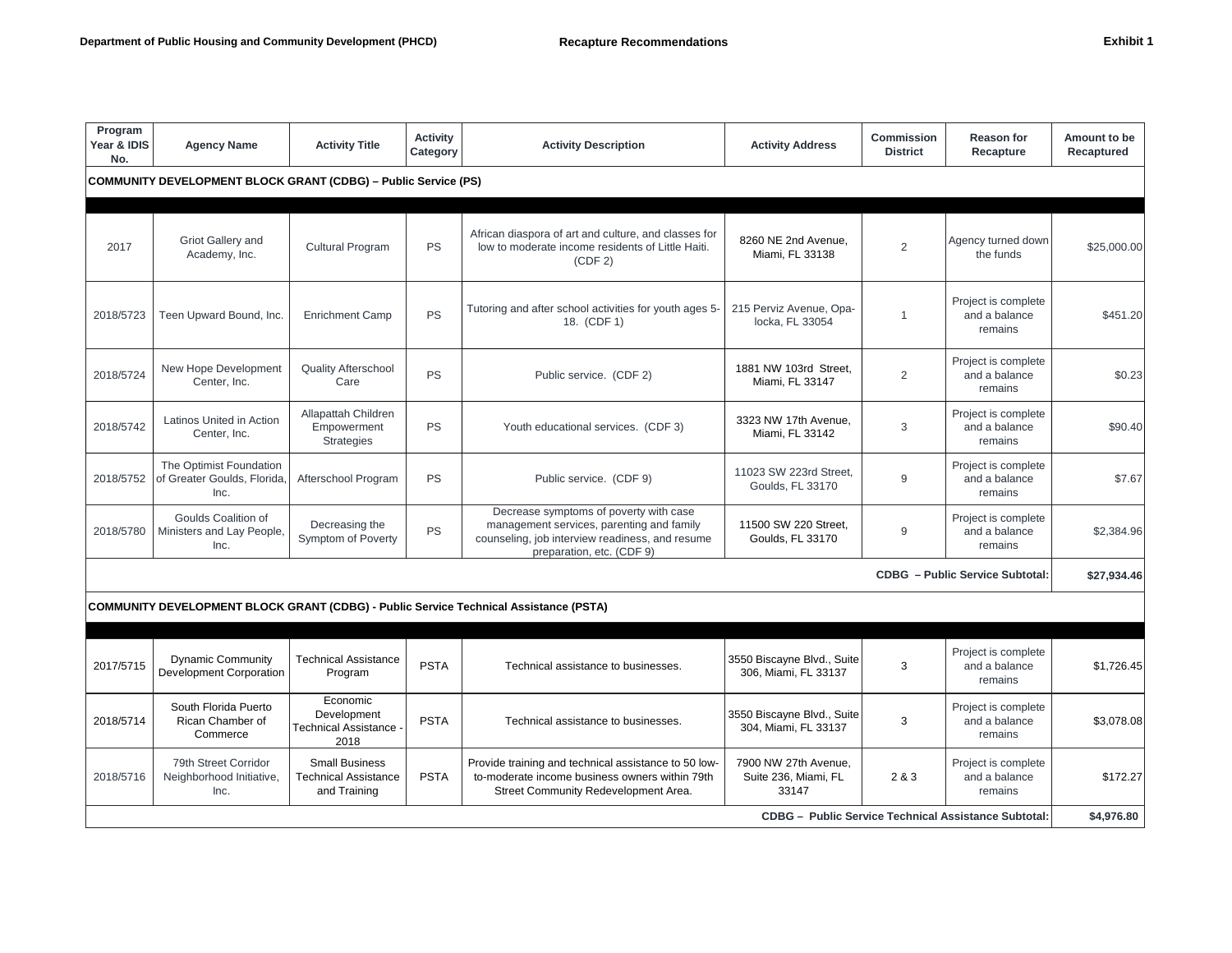| rhibit |  |  |
|--------|--|--|
|        |  |  |

| Program<br>Year & IDIS<br>No.                                                                    | <b>Agency Name</b>                                                  | <b>Activity Title</b>                                                                                             | <b>Activity</b><br>Category | <b>Activity Description</b>                                                                                                                                                                                                                                                   | <b>Activity Address</b>                                          | <b>Commission</b><br><b>District</b> | Reason for<br>Recapture                                                     | Amount to be<br>Recaptured |
|--------------------------------------------------------------------------------------------------|---------------------------------------------------------------------|-------------------------------------------------------------------------------------------------------------------|-----------------------------|-------------------------------------------------------------------------------------------------------------------------------------------------------------------------------------------------------------------------------------------------------------------------------|------------------------------------------------------------------|--------------------------------------|-----------------------------------------------------------------------------|----------------------------|
| COMMUNITY DEVELOPMENT BLOCK GRANT (CDBG) - Economic Development Micro Enterprise Lending Program |                                                                     |                                                                                                                   |                             |                                                                                                                                                                                                                                                                               |                                                                  |                                      |                                                                             |                            |
| 2017                                                                                             | Neighbors and Neighbors<br>Association, Inc.                        | <b>Community Credit</b><br>Union                                                                                  | <b>ED</b>                   | Create and establish a credit union for the<br>community. (CDF 9)                                                                                                                                                                                                             | 180 NW 62 Street., Miami.<br>FL 33150                            | 9                                    | Project has not<br>moved forward                                            | \$15.990.61                |
| 2017/5669                                                                                        | Partners for Self<br>Employment, Inc.                               | Micro-Lending 2017                                                                                                | ED                          | Provision of loans to businesses and technical<br>assistance.                                                                                                                                                                                                                 | 3000 Biscayne Blvd., Suite<br>215, Miami, FL 33137               | N/A                                  | Project is complete<br>and a balance<br>remains                             | \$16.13                    |
| 2017/5701                                                                                        | Neighbors and Neighbors<br>Association, Inc.                        | Accelerate South<br>Dade                                                                                          | <b>ED</b>                   | To provide support to small businesses. (CDF 9)                                                                                                                                                                                                                               | 10700 Caribbean<br>Boulevard, Suite 301,<br>Cutler Bay, FL 33189 | 9                                    | Project is complete<br>and a balance<br>remains                             | \$0.01                     |
| 2018/5749                                                                                        | Neighbors and Neighbors<br>Association, Inc.                        | <b>Technical Assistance</b><br>to Businesses                                                                      | <b>ED</b>                   | Technical assistance to businesses. (CDF 3)                                                                                                                                                                                                                                   | 5120 NW 24th Avenue.<br>Miami, FL 33142                          | 3                                    | Project is complete<br>and a balance<br>remains                             | \$0.01                     |
|                                                                                                  |                                                                     |                                                                                                                   |                             |                                                                                                                                                                                                                                                                               |                                                                  |                                      | <b>CDBG - Economic Development Subtotal:</b>                                | \$16,006.76                |
|                                                                                                  | <b>COMMUNITY DEVELOPMENT BLOCK GRANT (CDBG) - Housing</b>           |                                                                                                                   |                             |                                                                                                                                                                                                                                                                               |                                                                  |                                      |                                                                             |                            |
| 2015                                                                                             | Department of Public<br>Housing and Community<br>Development (PHCD) | <b>PHCD Public Housing</b><br><b>Rehabilitation</b>                                                               | Housing                     | Funding will make needed improvements to<br>outdated structural, electrical, and mechanical<br>systems in Public Housing units.                                                                                                                                               | <b>Various Locations</b>                                         | <b>CW</b>                            | Project is complete<br>and a balance<br>remains                             | \$24,357.55                |
| 2016, 2018                                                                                       | Sundari Foundation, Inc.<br>d/b/a Lotus House<br>Women's Shelter    | <b>ESG Rapid Rehousing</b><br>Rental Assistance for<br><b>Homeless Single</b><br>Women and Women<br>With Children | Housing                     | Twenty-two (22) homeless women and 24 children<br>will receive rental assistance and utility/rent deposits<br>and case management (46 individuals) annually.<br>Located within District 3, but serves clients<br>countywide.<br>(CDF 3: 2016 \$2,869.43 and 2018 \$17,857.96) | 217 NW 15th Street,<br>Miami. FL                                 | N/A                                  | CDBG funds cannot<br>be utilized for ESG<br>housing supportive<br>services. | \$20,727.39                |
| 2019                                                                                             | Department of Public<br>Housing and Community<br>Development (PHCD) | <b>PHCD Rental Housing</b><br>Modernization                                                                       | Housing                     | Funding will make needed improvements to<br>outdated structural, electrical, and mechanical<br>systems in Public Housing units.                                                                                                                                               | <b>Various Locations</b>                                         | <b>CW</b>                            | Project is complete<br>and a balance<br>remains                             | \$271.515.69               |
| 2018/5736                                                                                        | Carrfour Supportive<br>Housing, Inc.                                | Verde Gardens -<br>Lighting                                                                                       | Housing                     | Rehab and install high energy LED street lights at<br>Verde Gardens, a county-owned housing project<br>serving 145 formerly homeless families with<br>disabilities thus improving crime prevention.<br>(CDF 9)                                                                | 12550 SW 282nd ST<br>Homestead, FL 33033                         | 9                                    | Project is complete<br>and a balance<br>remains                             | \$21,740.00                |
| <b>CDBG - Housing Subtotal:</b>                                                                  |                                                                     |                                                                                                                   |                             |                                                                                                                                                                                                                                                                               |                                                                  |                                      |                                                                             | \$338,340.63               |